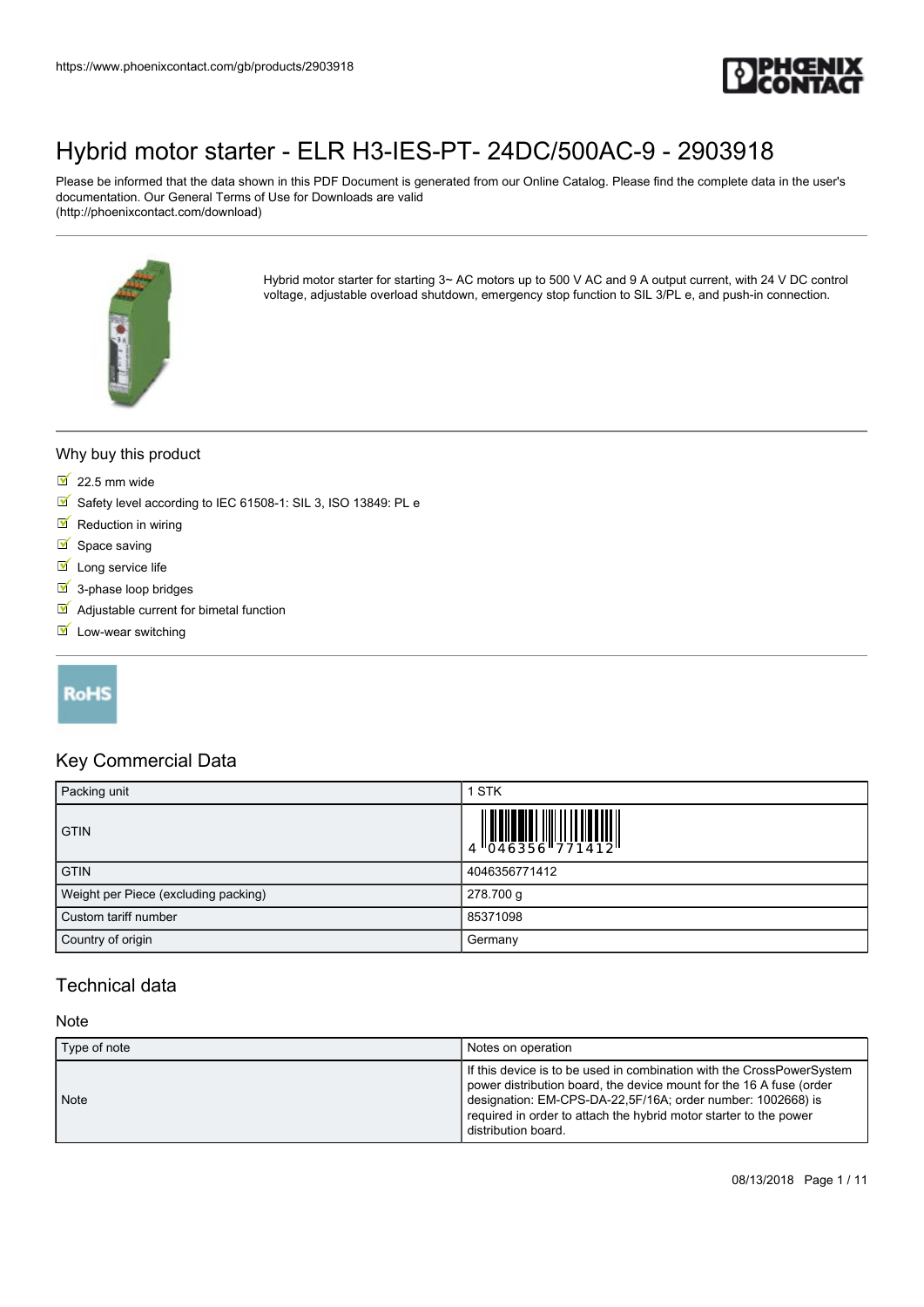

#### Technical data

#### Device supply

| Rated control circuit supply voltage U <sub>s</sub> | 24 V DC                     |
|-----------------------------------------------------|-----------------------------|
| Control supply voltage range                        | 19.2 V DC  30 V DC          |
| Rated control supply current $I_s$                  | 40 mA                       |
| Type of protection                                  | Surge protection            |
|                                                     | Reverse polarity protection |

#### Input data

| Input name                    | Control input                 |
|-------------------------------|-------------------------------|
| Rated actuating voltage $U_c$ | 24 V DC                       |
| Triggering voltage range      | 19.2 V DC  30 V DC            |
| Rated actuating current $I_c$ | 5 mA (Input type 1)           |
| Switching threshold           | 9.6 V ("0" signal)            |
|                               | 19.2 V ("1" signal)           |
| Switching level               | < 5 V DC (For EMERGENCY STOP) |
| Typical turn-off time         | $<$ 30 ms                     |
| Type of protection            | Reverse polarity protection   |

#### Output data load output

| Output name                                       | AC output                    |
|---------------------------------------------------|------------------------------|
| Rated operating voltage U <sub>e</sub>            | 500 V AC                     |
| Operating voltage range                           | 42 V AC  550 V AC            |
| Rated operating current I <sub>e</sub>            | 9 A (AC-51)                  |
|                                                   | 6.5 A (AC-53a)               |
| Mains frequency                                   | 50/60 Hz                     |
| Load current range                                | 1.5 A  9 A (see to derating) |
| Trigger characteristic in acc. with IEC 60947-4-2 | Class 10A                    |
| Cooling time                                      | 20 min. (for auto reset)     |
| Leakage current                                   | 0 <sub>m</sub> A             |
| Type of protection                                | Surge protection             |

#### Output data reply output

| Output name                                   | Acknowledge output                                         |
|-----------------------------------------------|------------------------------------------------------------|
| Note                                          | Confirmation: floating change-over contact, signal contact |
| Contact type                                  | PDT                                                        |
| Switching capacity according to IEC 60947-5-1 | 3 A (230 V, AC15)                                          |
|                                               | 2 A (24 V, DC13)                                           |

#### Overspeed tripping

| Operate threshold | >45A |
|-------------------|------|
| Response time     | 2 s  |
| General           |      |

| Switching frequency<br>-dependent)<br>_oad-r<br>--<br>77 |
|----------------------------------------------------------|
|----------------------------------------------------------|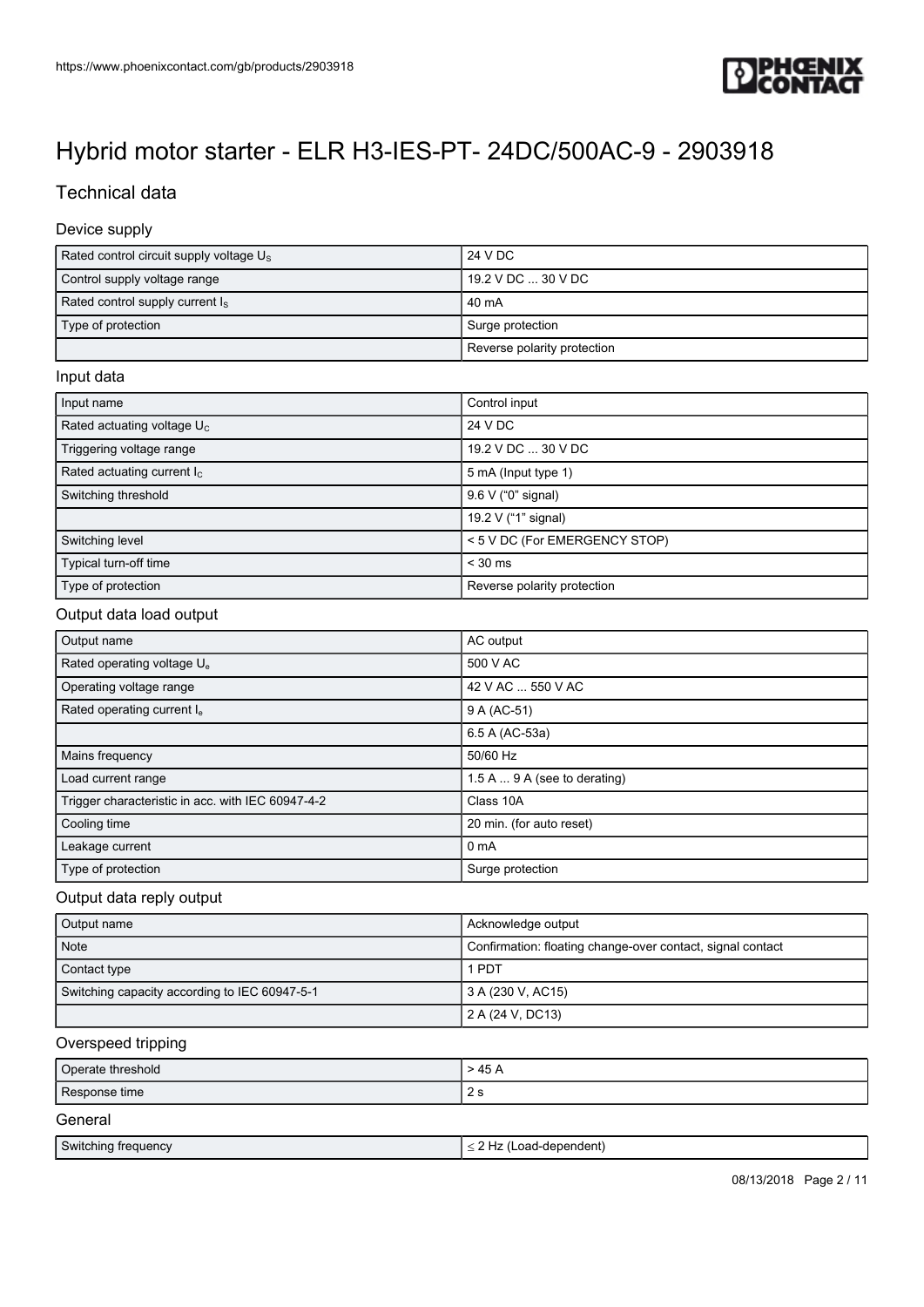

#### Technical data

#### General

| Mounting position         | vertical (horizontal DIN rail, motor output below) |
|---------------------------|----------------------------------------------------|
| Mounting type             | DIN rail mounting                                  |
| Assembly instructions     | alignable, for spacing see derating                |
| Operating mode            | 100% operating factor                              |
| Maximum power dissipation | 7 W                                                |
| Minimum power dissipation | 0.88W                                              |
| Operating voltage display | Green LED                                          |
| Status display            | <b>Yellow LED</b>                                  |
| Indication                | Red LED                                            |
|                           |                                                    |

#### Connection data, input side

| Connection name                  | Control circuits                           |
|----------------------------------|--------------------------------------------|
| Connection method                | Push-in connection                         |
| Stripping length                 | $10 \text{ mm}$                            |
| Conductor cross section solid    | $0.2$ mm <sup>2</sup> 2.5 mm <sup>2</sup>  |
| Conductor cross section flexible | $10.2$ mm <sup>2</sup> 2.5 mm <sup>2</sup> |
| Conductor cross section AWG      | 2414                                       |

#### Connection data, output side

| Connection name                  | Load circuit                               |
|----------------------------------|--------------------------------------------|
| Connection method                | Push-in connection                         |
| Stripping length                 | $10 \text{ mm}$                            |
| Conductor cross section solid    | $10.2$ mm <sup>2</sup> 2.5 mm <sup>2</sup> |
| Conductor cross section flexible | $0.2$ mm <sup>2</sup> 2.5 mm <sup>2</sup>  |
| Conductor cross section AWG      | 2414                                       |

#### Ambient conditions

| Ambient temperature (operation)         | $\vert$ -25 °C  70 °C (observe derating)        |
|-----------------------------------------|-------------------------------------------------|
| Ambient temperature (storage/transport) | $-40\degree$ C $\ldots$ 80 $^{\circ}$ C $^{-1}$ |
| Degree of protection                    | IP <sub>20</sub>                                |

#### Dimensions

| Width  | 22.5 mm            |
|--------|--------------------|
| Height | $107.4 \text{ mm}$ |
| Depth  | 113.7 mm           |

#### UL data

| <b>SCCR</b>        | 100 kA (500 V AC (fuse: 30 A class $CC/30$ A class J (high fault)))       |
|--------------------|---------------------------------------------------------------------------|
|                    | 5 kA (500 V AC (fuse: 20 A RK5 (standard fault)))                         |
| FLA                | 6.5 A (500 V AC)                                                          |
| Group installation | 20 A (class RK5, SCCR 5kA, #24 - 14 AWG max, solid and stranded)          |
|                    | 30 A (class CC or J, SCCR 100kA, #24 - 14 AWG max, solid and<br>stranded) |
| Category code      | I NLDX                                                                    |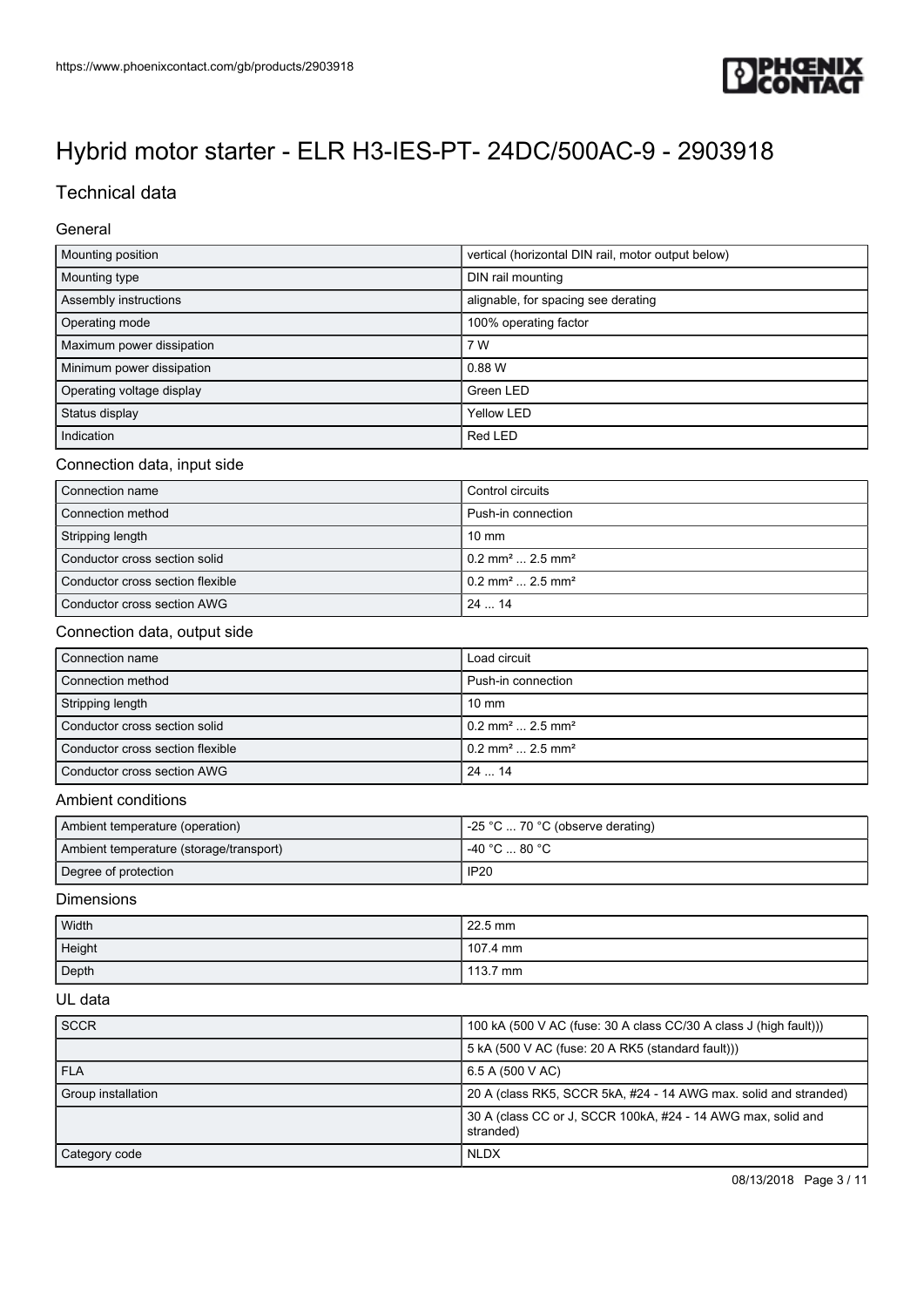

#### Technical data

#### Insulation characteristics

| Rated insulation voltage | 500 V                                                                                                                         |
|--------------------------|-------------------------------------------------------------------------------------------------------------------------------|
| Rated surge voltage      | 6 <sub>kV</sub>                                                                                                               |
| Overvoltage category     | Ш                                                                                                                             |
| Degree of pollution      | 2                                                                                                                             |
| Designation              | Insulation characteristics between the control input and control supply<br>voltage, and auxiliary circuit to the main circuit |
| Insulation               | Safe isolation (IEC 60947-1/EN 50178) at operating voltage $\leq$ 300 V AC                                                    |
|                          | Basic isolation (IEC 60947-1) at operating voltage 300  500 V AC                                                              |
|                          | Safe isolation (EN 50178) at operating voltage 300  500 V AC                                                                  |
| Designation              | Isolation characteristics between the control input and control supply<br>voltage to auxiliary circuit                        |
| Insulation               | Safe isolation (IEC 60947-1) in the auxiliary circuit $\leq$ 300 V AC                                                         |
|                          | Safe isolation (EN 50178) in the auxiliary circuit $\leq$ 300 V AC                                                            |

#### Standards and Regulations

| Designation           | Standards/regulations            |
|-----------------------|----------------------------------|
| Standards/regulations | IEC 60947-1                      |
|                       | IEC 60947-4-2                    |
|                       | IEC 61508                        |
|                       | ISO 13849                        |
| <b>ATEX</b>           | # II (2) G [Ex e] [Ex d] [Ex px] |
|                       | # II (2) D [Ex t] [Ex p]         |

#### Approvals/conformities

| Safety Integrity Level according to IEC 61508 | $\leq$ 3 (Safe shutdown)         |
|-----------------------------------------------|----------------------------------|
|                                               | 2 (Motor protection)             |
| Category acc. to EN ISO 13849                 | $\leq$ 3 (Safe shutdown)         |
| Performance level according to ISO 13849      | $\leq$ e (Safe shutdown)         |
| <b>ATEX</b>                                   | # II (2) G [Ex e] [Ex d] [Ex px] |
|                                               | # $  (2) D$ [Ex t] [Ex p]        |
| EU-type examination certificate               | PTB 07 ATEX 3145                 |
| UL certificate                                | <b>NLDX.E228652</b>              |

#### Environmental Product Compliance

| China RoHS | Environmentally Friendly Use Period = 50                                                               |
|------------|--------------------------------------------------------------------------------------------------------|
|            | For details about hazardous substances go to tab "Downloads",<br>Category "Manufacturer's declaration" |

#### Drawings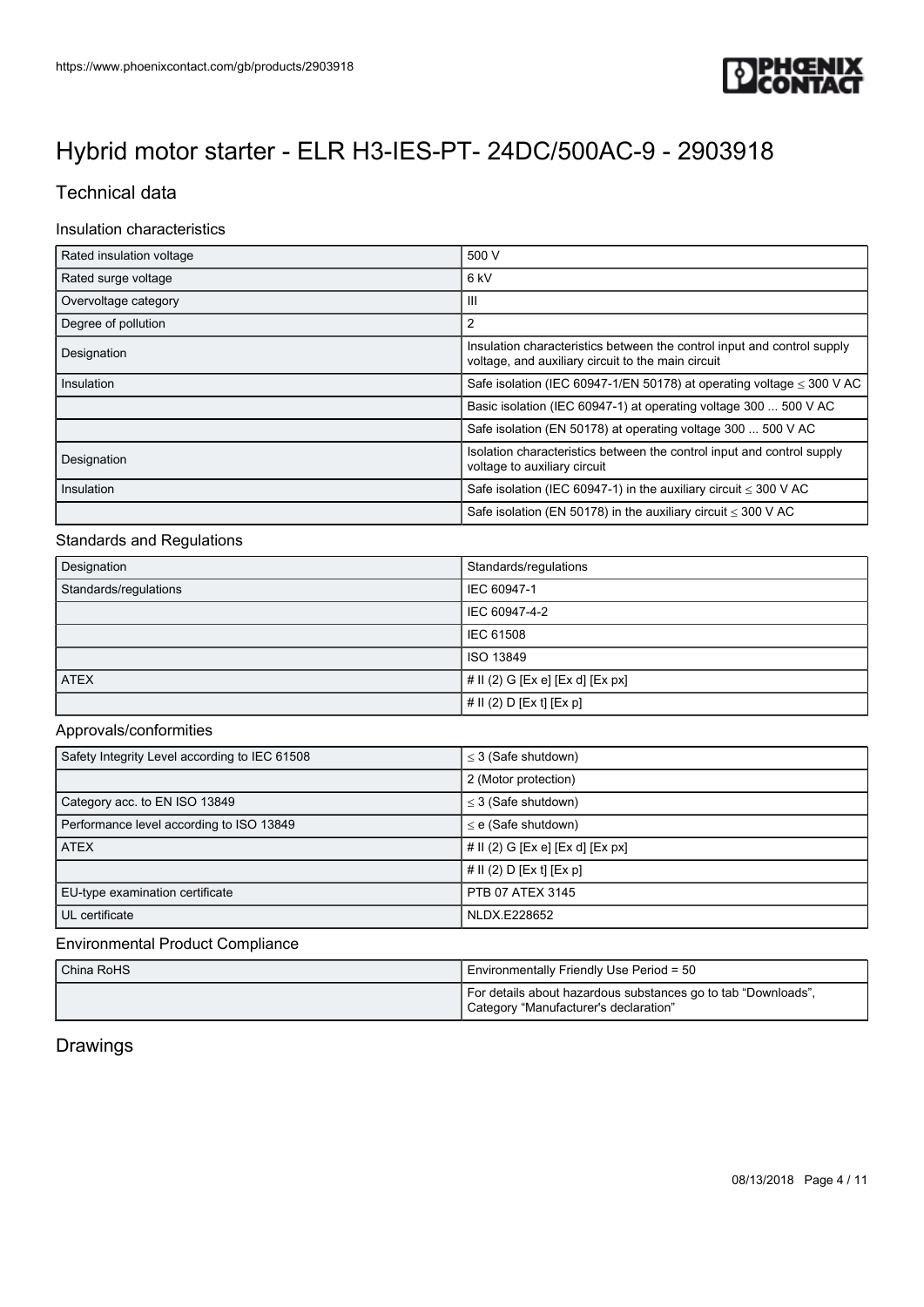



Derating diagram





#### Conventional structure

Main current path for contactor according to category 3

K1 + K2 = Emergency stop contactor

- K3 = Right contactor
- F4 = Motor protection relay

Block diagram







Conventional structure Control current path for contactor according to category 3

- K1 + K2 = Emergency stop contactor
- K3 = Right contactor
- K4 = PSR SCP-24DC.../safety relay
- T1 = Right, T3 = Reset
- S2 = Emergency stop
- F4 = Motor protection relay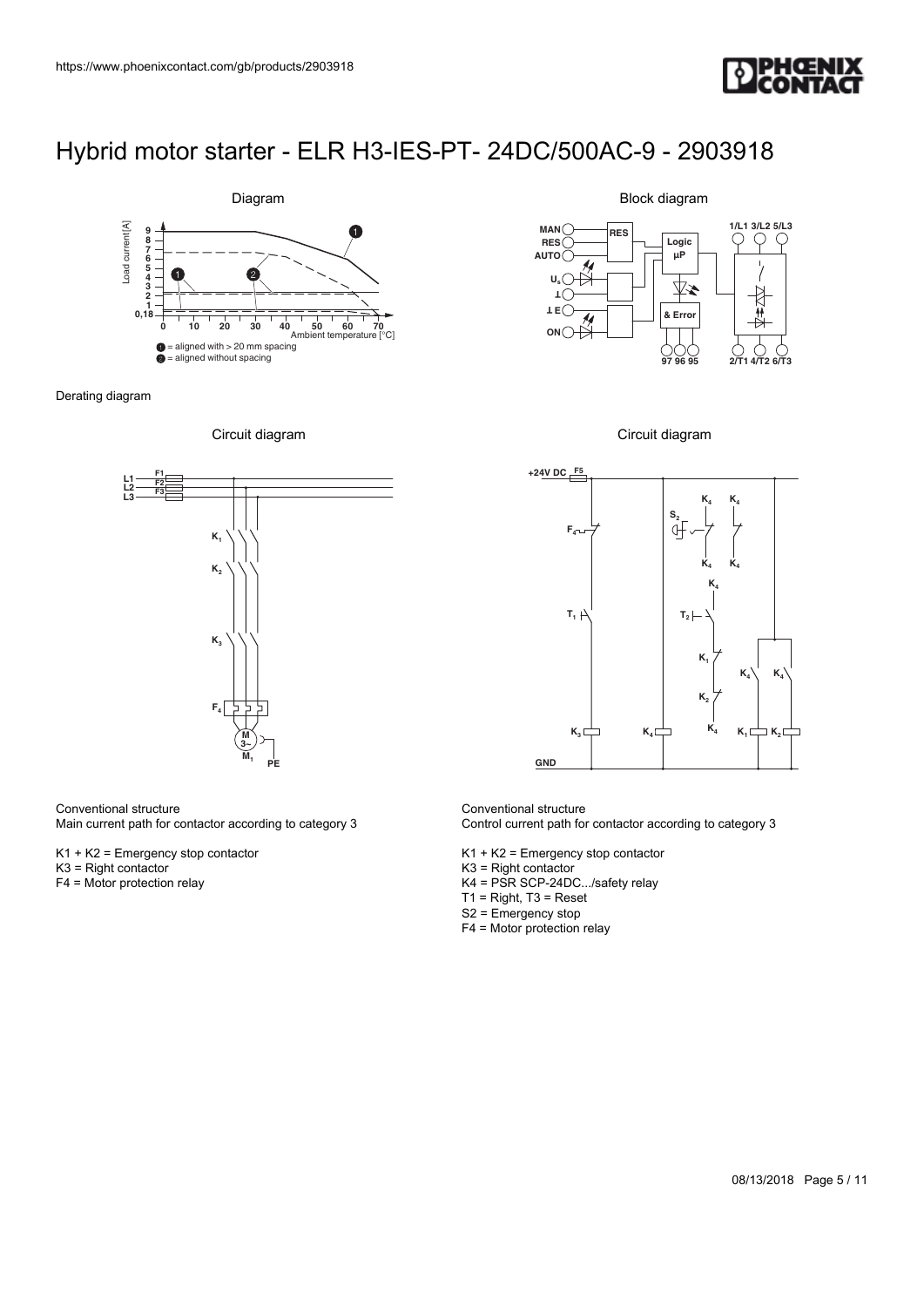

# **M 3**~  $+U_{\rm S}$ **E L1 L2 L3 +24V DC M K K4 K4 K4 K4 K4 T3 K4 K4 <sup>K</sup><sup>4</sup> <sup>S</sup><sup>2</sup> K PE L1 L2 F1 F2 F3** 3-IES-PT- 24DC/500AC-9 - 2903918<br>
Circuit diagram<br>
Circuit diagram<br>
Circuit diagram<br>
Circuit diagram<br>
Circuit diagram<br>
Circuit diagram<br>
Circuit diagram<br>
Exercise Lines<br>
Circuit diagram<br>
Exercise Lines<br>
Reference Lines<br>
Ref **T2 L3 T3 GND**

Circuit diagram

Structure with CONTACTRON Main and control current path for '3 in 1' hybrid motor starter according to category 3  $K1 = 3$  in 1 hybrid motor starter K4 = PSR SCP-24DC.../safety relay T1 = Right, T3 = Reset S2 = Emergency stop

#### **Classifications**

#### eCl@ss

| eCl@ss 5.0 | 27024002 |
|------------|----------|
| eCl@ss 5.1 | 27024000 |
| eCl@ss 6.0 | 27024000 |
| eCl@ss 7.0 | 27024002 |
| eCl@ss 8.0 | 27024002 |
| eCl@ss 9.0 | 27024002 |

ETIM

| <b>ETIM 2.0</b> | EC001037 |
|-----------------|----------|
| <b>ETIM 3.0</b> | EC001037 |
| <b>ETIM 4.0</b> | EC001037 |
| <b>ETIM 5.0</b> | EC001037 |
| ETIM 6.0        | EC001037 |

#### UNSPSC

| UNSPSC 6.01          | 30211915 |
|----------------------|----------|
| <b>UNSPSC 7.0901</b> | 39121514 |
| UNSPSC 11            | 39121514 |
| <b>UNSPSC 12.01</b>  | 39121514 |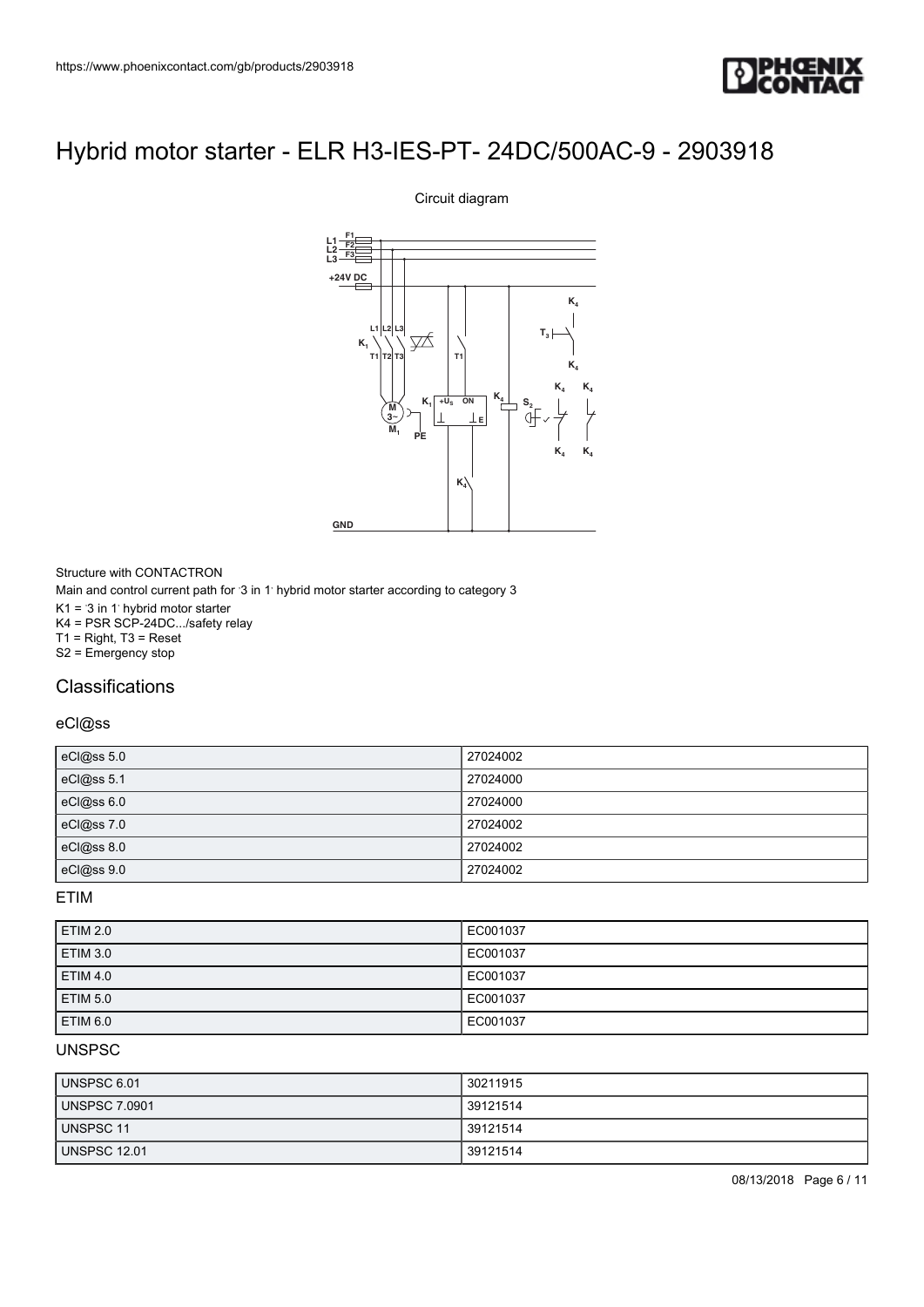

#### **Classifications**

# 08/13/2018 Page 7 / 11 UNSPSC UNSPSC 13.2 25173902 Approvals Approvals Approvals UL Listed / cUL Listed / IECEE CB Scheme / UL Listed / cUL Listed / EAC / CCC / cULus Listed Ex Approvals ATEX Approval details UL Listed **(UL)** <http://database.ul.com/cgi-bin/XYV/template/LISEXT/1FRAME/index.htm> FILE E 323771 cUL Listed  $c$ <sup>U</sup>L) <http://database.ul.com/cgi-bin/XYV/template/LISEXT/1FRAME/index.htm> FILE E 228652 IECEE CB Scheme  $\qquad \qquad \bullet$  Scheme  $\qquad \qquad$  Scheme  $\qquad \qquad$  DE1-55728 UL Listed **UL**<br>Listed Listed <http://database.ul.com/cgi-bin/XYV/template/LISEXT/1FRAME/index.htm> FILE E 228652 cUL Listed  $c$   $\overline{u}$   $\overline{u}$ <http://database.ul.com/cgi-bin/XYV/template/LISEXT/1FRAME/index.htm> FILE E 323771 EAC<sub>e</sub> RU C-DE.A\*30.B.01082  $\text{CC}$  2016010304871315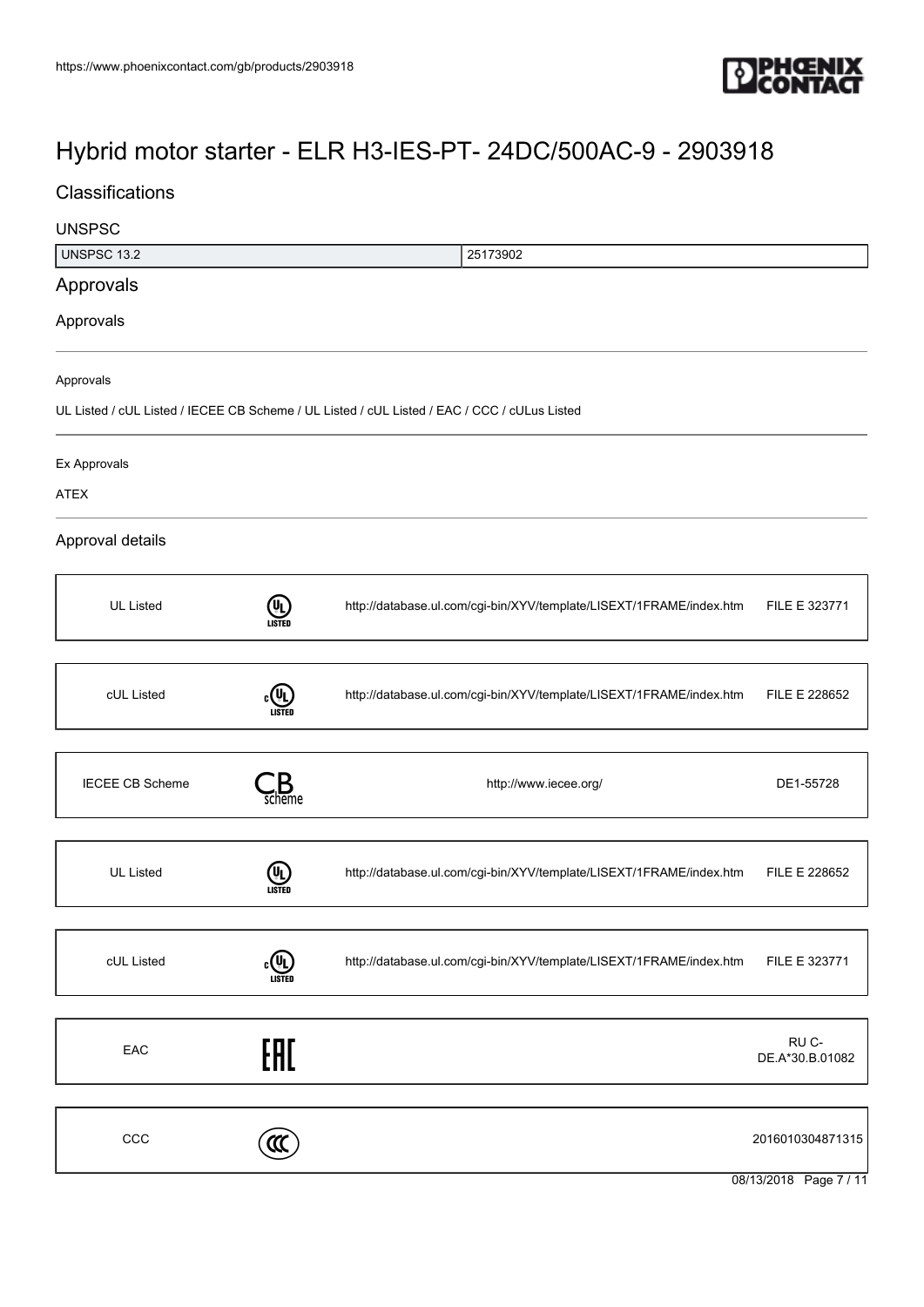

#### Approvals

cULus Listed cull us Accessories Accessories Adapter [Adapter - EM-CPS-DA-22,5F/16A - 1002668](https://www.phoenixcontact.com/gb/products/1002668) Device adapter with fuse holder for 16 A fuse (10x38/Class CC), CrossLink® interface and fixed DIN rail Assembly adapter [Power distribution board - EM-CPS-225 - 1002634](https://www.phoenixcontact.com/gb/products/1002634) **Diamontana** Modular power distribution board with CrossLink® interface, 125 A, 3-pos., touch-proof and protection against polarity annammanna reversal, width: 225 mm **TARTAIN DANA** [Power distribution board - EM-CPS-405 - 1002635](https://www.phoenixcontact.com/gb/products/1002635) Modular power distribution board with CrossLink® interface, 125 A, 3-pos., touch-proof and protection against polarity reversal, width: 405 mm [Connection module - EM-CPS-TB3/63A - 1002633](https://www.phoenixcontact.com/gb/products/1002633)



Connection module with integrated spring-loaded terminals for cables up to 16 mm², 3-pos.,

Cover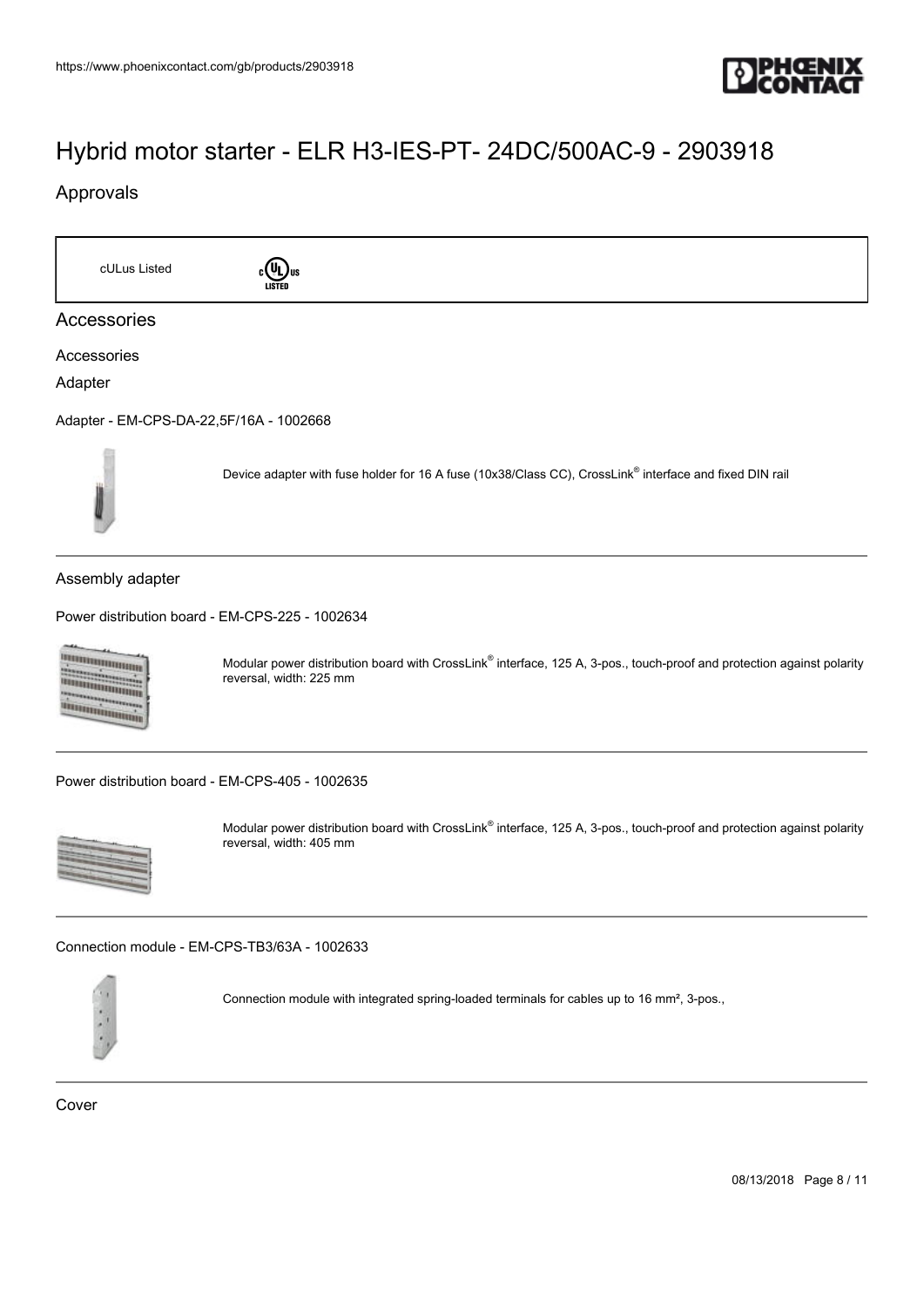

Accessories

[Covering hood - BRIDGE COVER - 2906240](https://www.phoenixcontact.com/gb/products/2906240)



The BRIDGE COVER covering hood is used to cover unused plugs on the CONTACTRON bridge that may subsequently be used to extend the system. The hood can be used with the screw and Push-in version of the bridge.

Device marking

[Plastic label - US-EMLP \(15X5\) - 0828790](https://www.phoenixcontact.com/gb/products/0828790)



Plastic label, Card, white, unlabeled, can be labeled with: THERMOMARK PRIME, THERMOMARK CARD, BLUEMARK ID, BLUEMARK ID COLOR, mounting type: adhesive, lettering field size: 15 x 5 mm

[Plastic label - UC-EMLP \(15X5\) - 0819301](https://www.phoenixcontact.com/gb/products/0819301)



Plastic label, Sheet, white, unlabeled, can be labeled with: BLUEMARK ID, BLUEMARK ID COLOR, BLUEMARK CLED, PLOTMARK, CMS-P1-PLOTTER, mounting type: adhesive, lettering field size: 15 x 5 mm

Loop bridge

[Jumper - BRIDGE-PT 2 - 2904490](https://www.phoenixcontact.com/gb/products/2904490)



3-phase loop bridge for 2 CONTACTRON modules, with push-in connection and 22.5 mm housing width, connecting cable: 3 m, with ferrules included.

[Jumper - BRIDGE-PT 3 - 2904491](https://www.phoenixcontact.com/gb/products/2904491)



3-phase loop bridge for 3 CONTACTRON modules, with push-in connection and 22.5 mm housing width, connecting cable: 3 m, with ferrules included.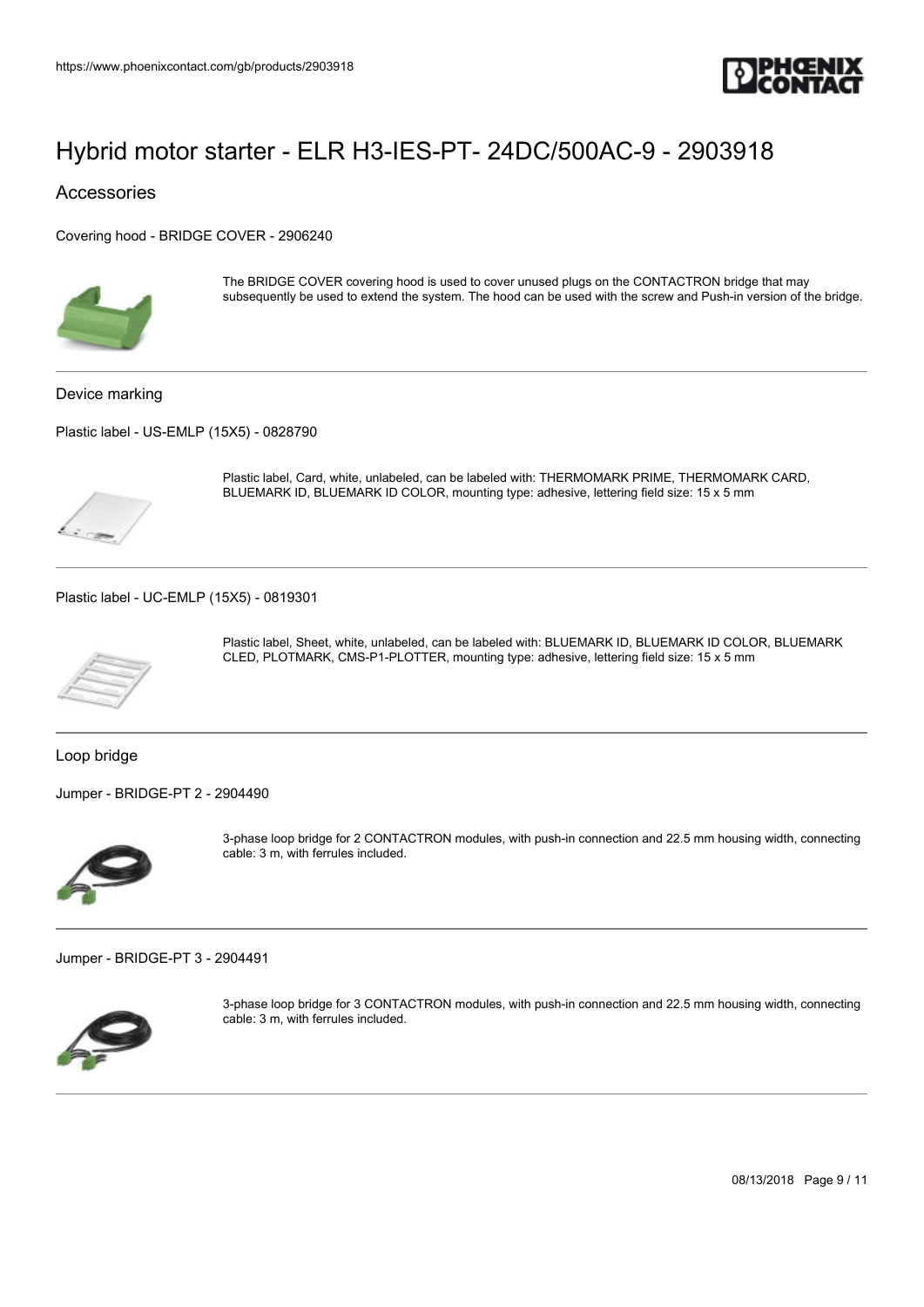

#### Accessories

[Jumper - BRIDGE-PT 4 - 2904492](https://www.phoenixcontact.com/gb/products/2904492)



3-phase loop bridge for 4 CONTACTRON modules, with push-in connection and 22.5 mm housing width, connecting cable: 3 m, with ferrules included.

#### [Jumper - BRIDGE-PT 5 - 2904493](https://www.phoenixcontact.com/gb/products/2904493)



3-phase loop bridge for 5 CONTACTRON modules, with push-in connection and 22.5 mm housing width, connecting cable: 3 m, with ferrules included.

[Jumper - BRIDGE-PT 6 - 2904494](https://www.phoenixcontact.com/gb/products/2904494)



3-phase loop bridge for 6 CONTACTRON modules, with push-in connection and 22.5 mm housing width, connecting cable: 3 m, with ferrules included.

[Jumper - BRIDGE-PT 7 - 2904495](https://www.phoenixcontact.com/gb/products/2904495)



3-phase loop bridge for 7 CONTACTRON modules, with push-in connection and 22.5 mm housing width, connecting cable: 3 m, with ferrules included.

[Jumper - BRIDGE-PT 8 - 2904496](https://www.phoenixcontact.com/gb/products/2904496)



3-phase loop bridge for 8 CONTACTRON modules, with push-in connection and 22.5 mm housing width, connecting cable: 3 m, with ferrules included.